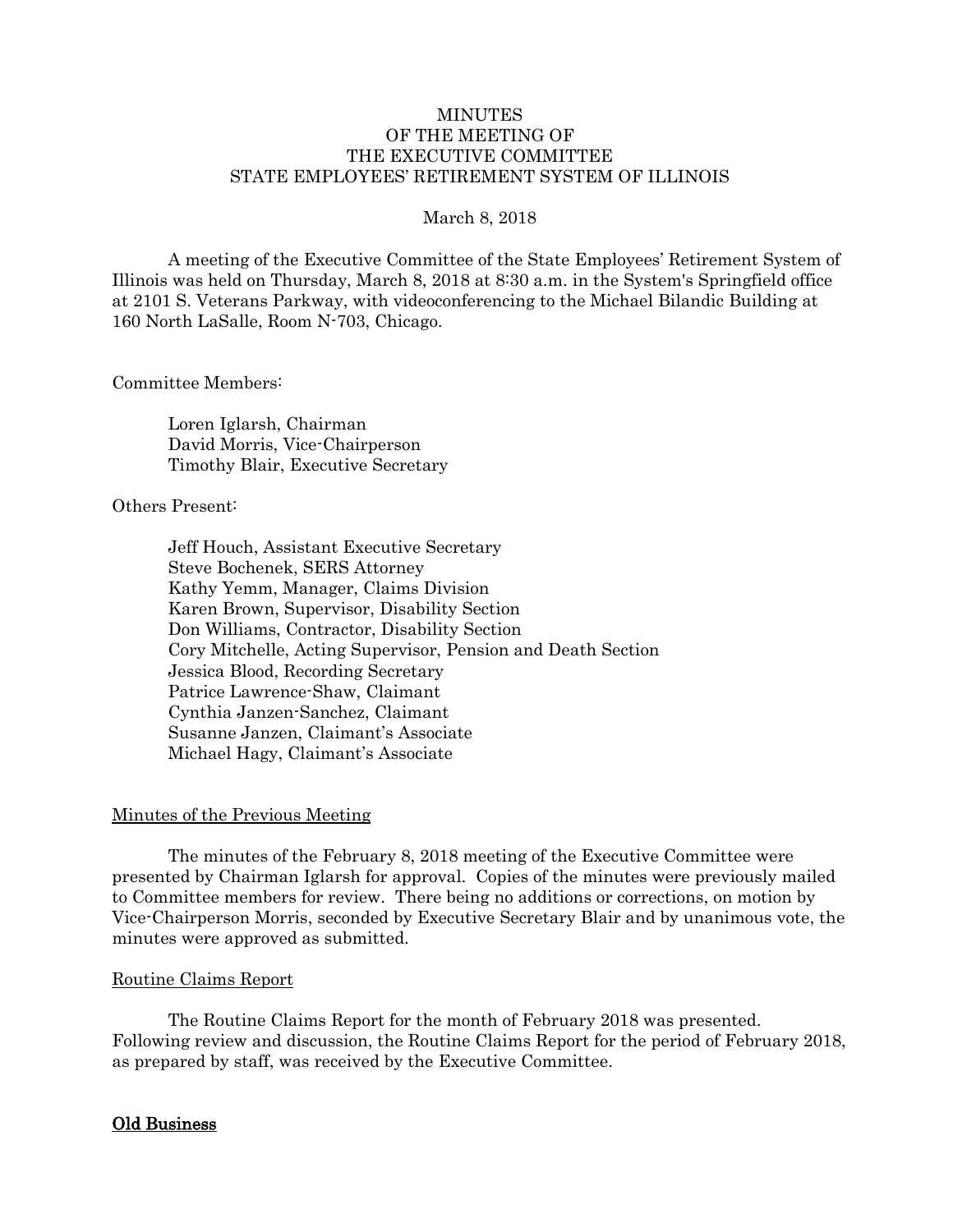### Patricia Nolin-Winkler – Appeal of SSA Overpayment

Patricia Nolin-Winkler works as a Registered Nurse II for the Illinois Department of Veterans' Affairs. She stopped working on July 15, 2014 and began a medical leave of absence on July 16, 2014 due to multiple medical issues. She has not returned to work.

Mrs. Nolin-Winkler is currently receiving a SERS non-occupational disability benefit. She began this benefit on August 15, 2014 at age 62 ½. One year later, on September 8, 2015, SERS sent Mrs. Nolin-Winkler a letter referring her to Midwest Disability Law firm asking her to apply for SSA disability benefits. While her disability claim was pending a decision, she was advised by the SSA Field Office Representative that she could begin receiving her reduced retirement amount as of November 1, 2015 at age 63 ½. The benefit was in the amount of \$1,448.00 per month.

Mrs. Nolin-Winkler received a letter dated April 25, 2016 from SSA notifying her that she was awarded disability benefits, with a date of entitlement as of January 1, 2015. This benefit is in the amount of \$1,693.00 per month. Mrs. Nolin-Winkler also has two other family members in her household receiving SSA disability benefits. After speaking with a representative at the SSA Field Office, she was advised that her family would receive a greater benefit amount if she switched her benefit back to her prior reduced retirement benefit, rather than receive the disability benefit. They explained that though her disability benefit amount was higher than the reduced retirement benefit amount, as a family they would receive a higher benefit amount if she collected her reduced retirement amount. Mrs. Nolin-Winkler decided to go back to the original benefit amount of \$1,448.00.

Once SERS was made aware of Mrs. Nolin-Winkler's SSA disability award, staff began offsetting the disability benefit amount as of January 1, 2015, her date of entitlement.

Mrs. Nolin-Winkler's SERS non-occupational disability benefit is currently offset by her Social Security disability benefit at a monthly rate of \$1,693.00. She currently has a \$54,176.00 overpayment. She submitted a letter of appeal and had a personal hearing with the Executive Committee on January 11, 2018.

The Claims Division is asking the Executive Committee to determine if SERS is required to collect the SSA disability benefit amount as of her date of entitlement on January 1, 2015 or if the member can continue receiving her reduced retirement amount without offsetting until she turns age 66. Her new reduced retirement benefit would be \$1,732.00 per month.

At the February 8, 2018 meeting, the Committee agreed to defer the case pending notification to Mrs. Nolin-Winkler of a recalculated lower overpayment total and her decision regarding repayment moving forward.

After reviewing additional information pertaining to Ms. Nolin-Winkler's case and some discussion, a motion was made by Executive Secretary Blair to begin offsetting her benefit at age 65 and allow Ms. Nolin-Winkler to repay her overpayment in five years or with half of her gross benefit, whichever is lower. The motion was seconded by Chairman Iglarsh and all were in favor.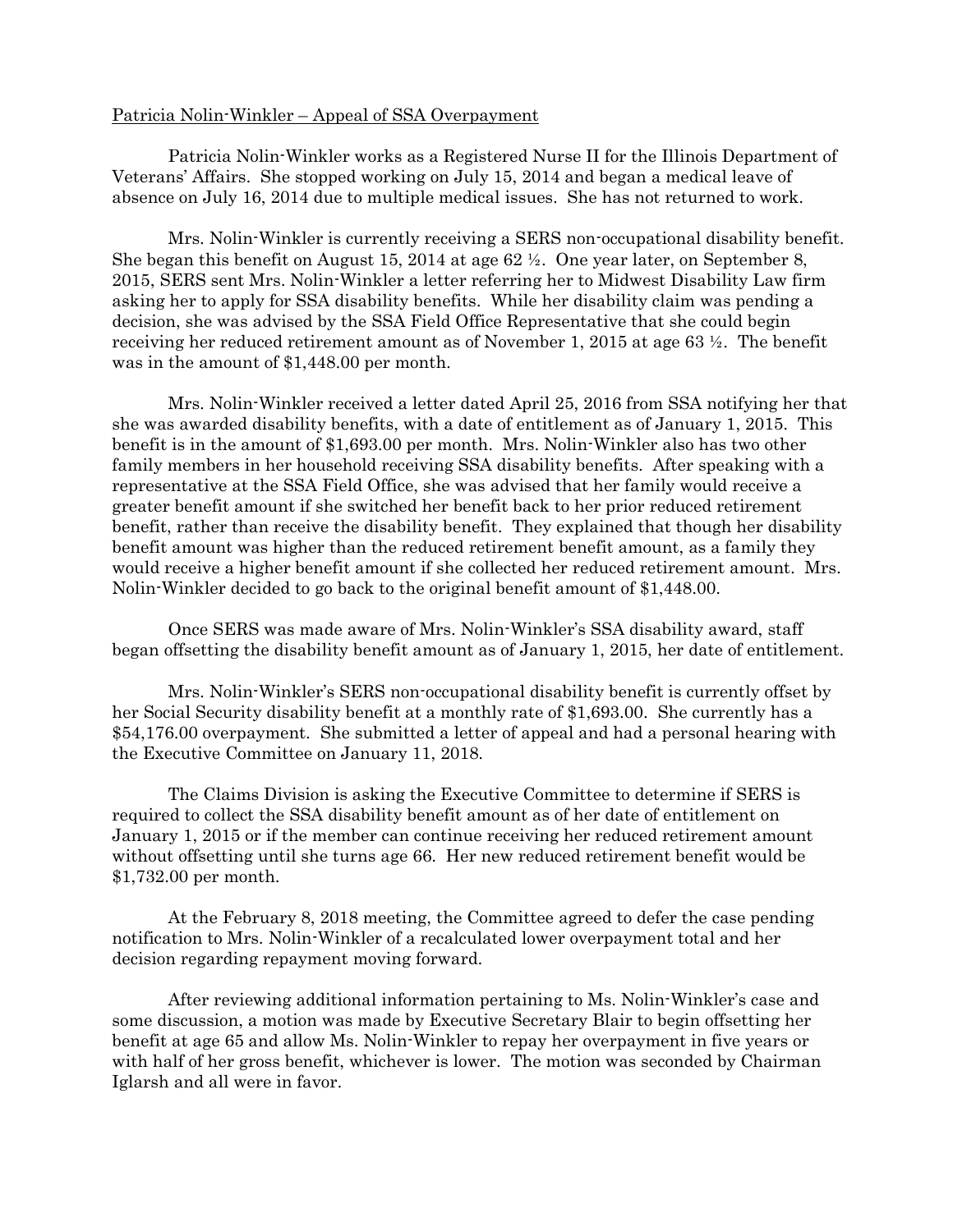### Cynthia Janzen-Sanchez – Request Re-appeal to Receive Survivor Annuity

Salomon Sanchez Jr. retired effective November 1, 2001. Mr. Sanchez did not have an eligible survivor and received a survivor contribution refund of \$4,231.24.

Mr. Sanchez was married on September 23, 2010. He did not repay the refund prior to his death on May 18, 2017. A \$500.00 death benefit is due to his named beneficiary.

Based on the documentation provided at the July 2017 meeting, the Executive Committee denied Ms. Janzen-Sanchez's request to receive a survivor annuity. She is requesting to re-appeal the denial with a personal hearing at the May 10th meeting of the Executive Committee. After some discussion, a motion was made by Chairman Iglarsh to allow Ms. Janzen-Sanchez to re-appeal the denial of her request to receive a survivor annuity. The motion was seconded by Executive Secretary Blair and all were in favor. A personal hearing will be scheduled.

## New Business

Patrice Lawrence-Shaw – Appeal Calculation of SSA Overpayment – Personal Hearing - 9:00a.m. Chicago

Patrice Lawrence-Shaw works at the Department of Human Services as a caseworker. Ms. Lawrence-Shaw disagrees with the calculation of her overpayment due to receiving Social Security Disability and requested a personal hearing.

After hearing Ms. Lawrence-Shaw's case and some discussion, a motion was made by Vice-Chairperson Morris to allow Ms. Lawrence-Shaw to make a lump sum payment of \$15,000.00 on her overpayment and continue with a repayment plan of \$350.00 per month until the overpayment is repaid. The motion was seconded by Chairman Iglarsh and all were in favor.

## Linda Norman – Requesting Reduced Overpayment Repayment Plan

Linda Norman was approved for an occupational benefit from SERS effective June 5, 2000.

Ms. Norman turned 65 in September of 2017 and her benefit should have ended the end of September 2017. She continued to receive occupational disability benefits and is now overpaid for the months of October 1, 2017 through December 31, 2017.

The original overpayment amount was \$9,063.57. Money has been recovered and the current balance is \$2,998.08.

As stated in the SERS Board policy, the Overpayment Section is to deduct half the gross of any benefit being paid toward an overpayment owed to SERS. The overpayment due is in accordance with 5/14-125 ILCS of the Pension Code.

Ms. Norman retired on October 1, 2017 with a monthly gross benefit of \$1,190.38. Monthly deductions of \$53.54 federal tax, \$11.00 state dental insurance, \$26.10 state life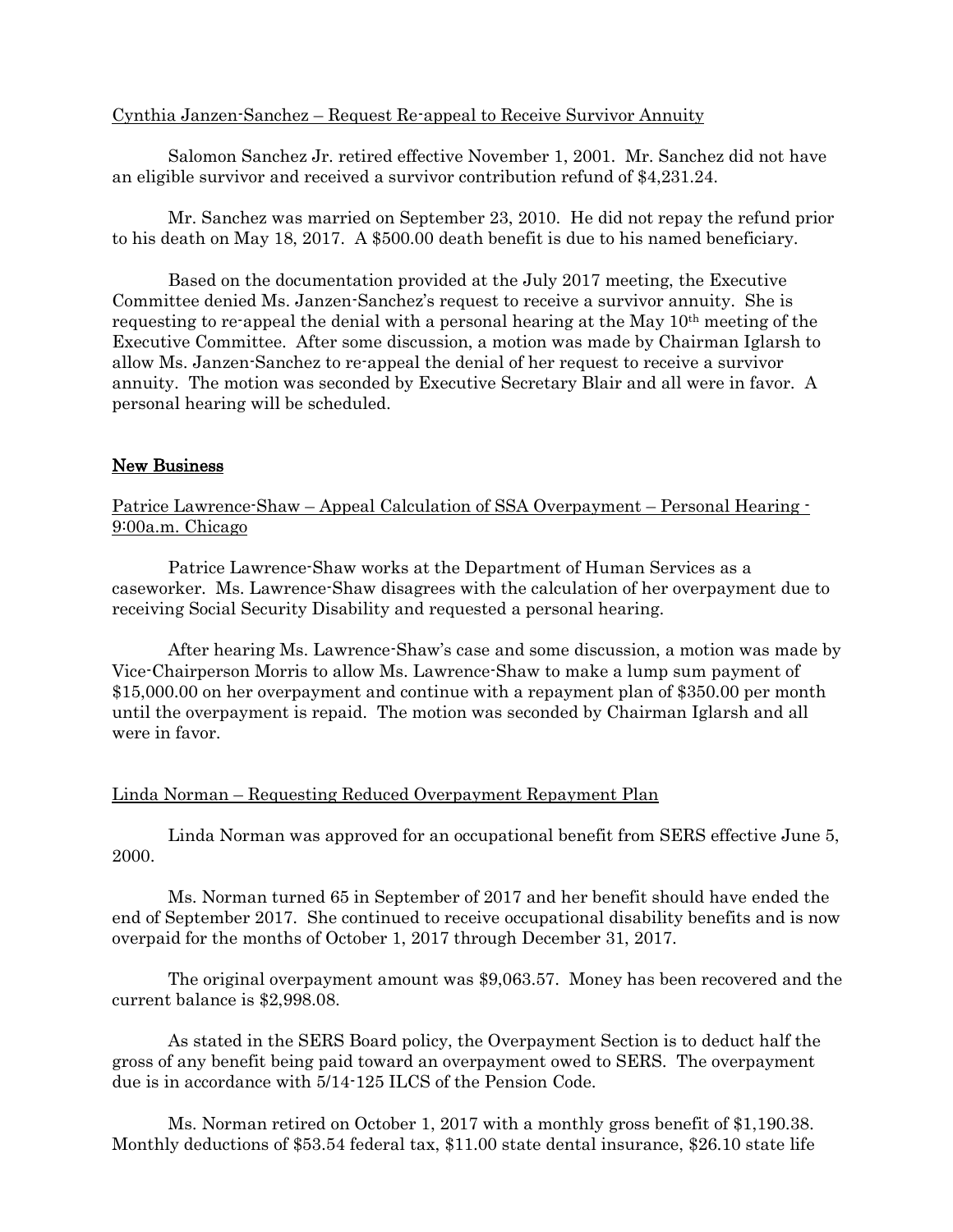insurance and half the gross of her monthly benefit in the amount of \$595.19 reduces her net pay to \$504.55.

Ms. Norman is appealing to reduce the repayment amount of \$595.19 to \$100.00 (or more as stated in her appeal). By paying the current amount of \$595.19, the overpayment will be paid in 5 months. A monthly payment of \$100.00 would repay the overpayment in 30 months.

After reviewing the facts of the case, a motion was made by Chairman Iglarsh to approve Ms. Norman's request for a reduced repayment plan of \$225.00 per month. The motion was seconded by Executive Secretary Blair and all were in favor.

#### Jodie Towell – Occupational Disability – 12 Month Waiver

Jodie Towell is appealing the denial of disability benefits based on the one-year filing limitation. Ms. Towell was removed from payroll on October 26, 2016. Her one-year filing period expired October 25, 2017. The notification was received by SERS from her agency on December 14, 2016. SERS sent Ms. Towell the disability forms on December 15, 2016. Her application and medical documentation were received on December 4, 2017. Ms. Towell returned to work January 19, 2017. Ms. Towell's request for disability benefits was denied in accordance with Chapter 40 ILCS 5/114-123(a).

After discussing the facts of the case, a motion was made by Chairman Iglarsh to approve Ms. Towell's request to waive the 12-month filing limitation. The motion was seconded Vice-Chairperson Morris and all were in favor.

### Chicketa Matthews – Occupational Disability – 12 Month Waiver

Chicketa Matthews works as a Youth Family Specialist for Juvenile Justice. She last worked on July 3, 2016. She began a medical leave of absence on July 17, 2016 due to a work-related injury.

Ms. Matthews has requested a written appeal to the Executive Committee to waive the 12-month filing limitation. She was paid temporary total disability from July 12, 2016 through April 30, 2017.

After reviewing the facts of the case, a motion was made by Vice-Chairperson Morris to approve Ms. Matthews' request to waive the 12-month filing limitation. The motion was seconded by Chairman Iglarsh and all were in favor.

#### Peter Barbera – Appeal to Retire with Level Income Option

Peter Barbera retired effective December 1, 2017. He chose the level income option on his retirement application. When processing his pension however, it was discovered that he could not use the level income option. His pension is reduced because he does not meet the Rule of 85. Due to the reduced pension, cost of living increases do not begin until the January following his 60th birthday (January 2023). The monthly gross pension amount, with accumulated increases on November 1, 2029 will be \$1,288.99. The monthly benefit is not large enough to reduce by \$2,000.00 for level income.